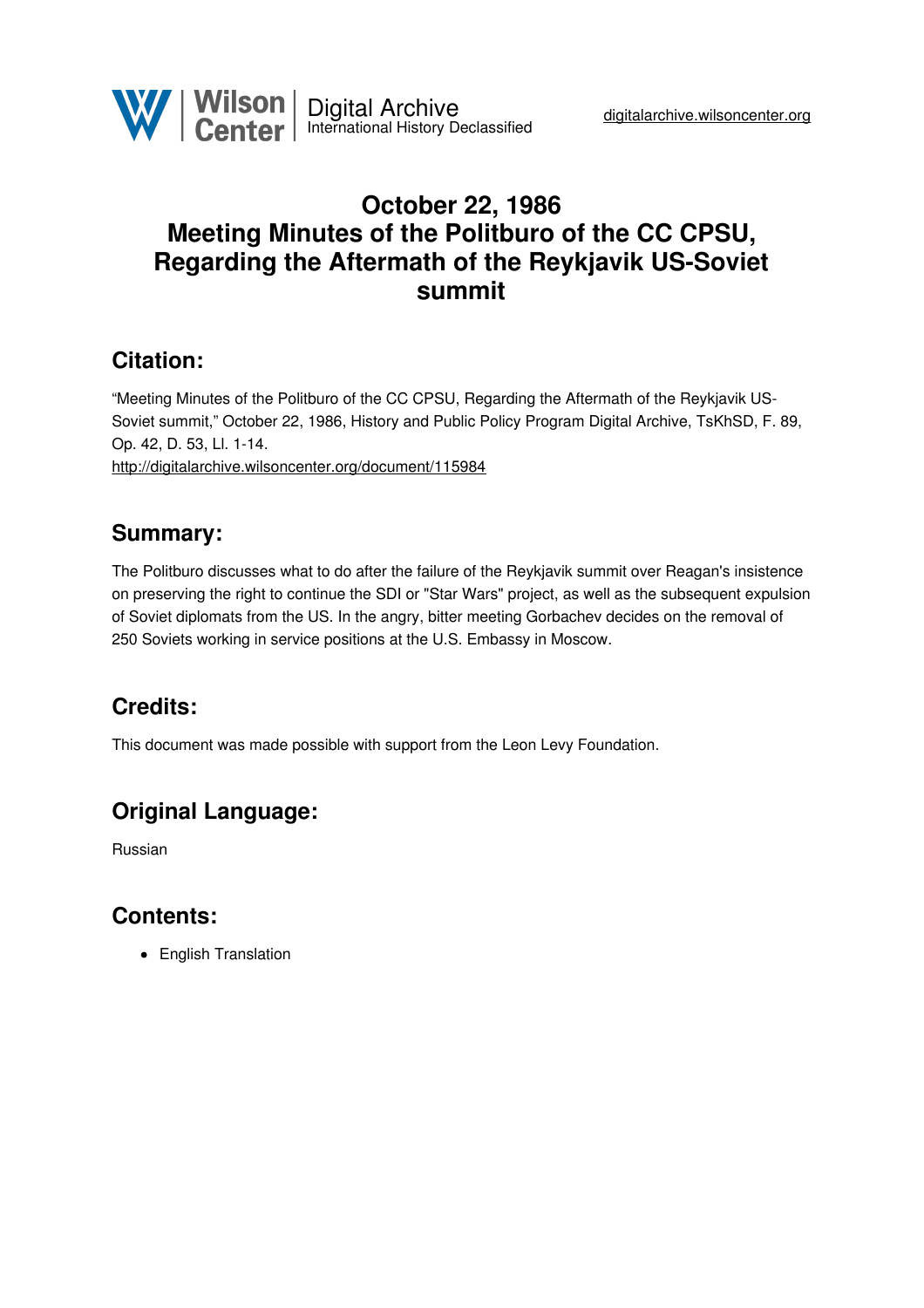Top Secret

Working Notes

**Single Copy** 

#### MEETING OF POLITBURO OF CPSU

22 October 1986

Chair: Com. GORBACHEV. M.S.

Present: Comrades Aliev, G.A., Gromyko A.A., Zaikov L.N., Ligachev Y.K., Ryzhkov N.I., Solomentsev M.S., Cherbikov V.M., Shevardnadze E.A., Dolgikh V.I., Yeltsin B. N., Talyzin N.V., Biryukov A. P., Dobrynin A.F., Zimyanin M.V., Medvedev V.A., Pazymovsky G.P., Yakovlev A.N., Kapitonov I.V.

I. *Concerning the deportation of Soviet colleagues from the United States.*

GORBACHEV: We need to exchange opinions concerning measures in connection with the new hostile action by the USA administration. The development of events after Reykjavik shows that our "friends" in the USA don't have any constructive program and are doing everything to inflame the atmosphere. In addition to this they are acting very rudely and are behaving like bandits.

SOLOMENTSEV: Yes, they are acting like bandits from the big road [from Russian folklore].

GORBACHEV: It's impossible to expect any constructive actions or suggestions from the U.S. administration. In this extremely complex situation we need to win some propaganda points, to continue to carry out offensive explanatory work oriented towards American and all international society. Washington politicians are afraid of this. For three days materials featuring my speech at the Reykjavik press conference and appearances on Soviet television have been delayed at customs.

YAKOVLEV: Comrade Bugaev called me and said that this material is still held up at American customs.

GORBACHEV: We need to continue to put pressure on the American administration, explaining our positions to the population and showing that the American side is responsible for the breakdown in the agreement over the questions of reduction and liquidation of nuclear weapons.

Lately, Reagan and his staff haven't found anything better to do than commit another hostile act deport 55 Soviet diplomats. Five of our officials have been declared persona non-grata, as they explain in Washington, in response to our deportation of 5 American diplomats, and 50 are being removed under the guise of establishing equal numbers of American and Soviet diplomatic representatives.

We cannot let this hostile action go unanswered. We should not exclude the most decisive measures. Americans are making threats and claiming that if we take retaliatory measures, then they will take further steps towards our diplomatic personnel in the United States. Well, I think that given the limited character of Soviet-American relations, our embassy in the USA will be able to handle its assignments.

It is essential to come up with serious proposals. What specifically should we do? We should remove our people who work as service personnel in the American Embassy. Furthermore, the number of American representatives visiting the USA Embassy Moscow on business should be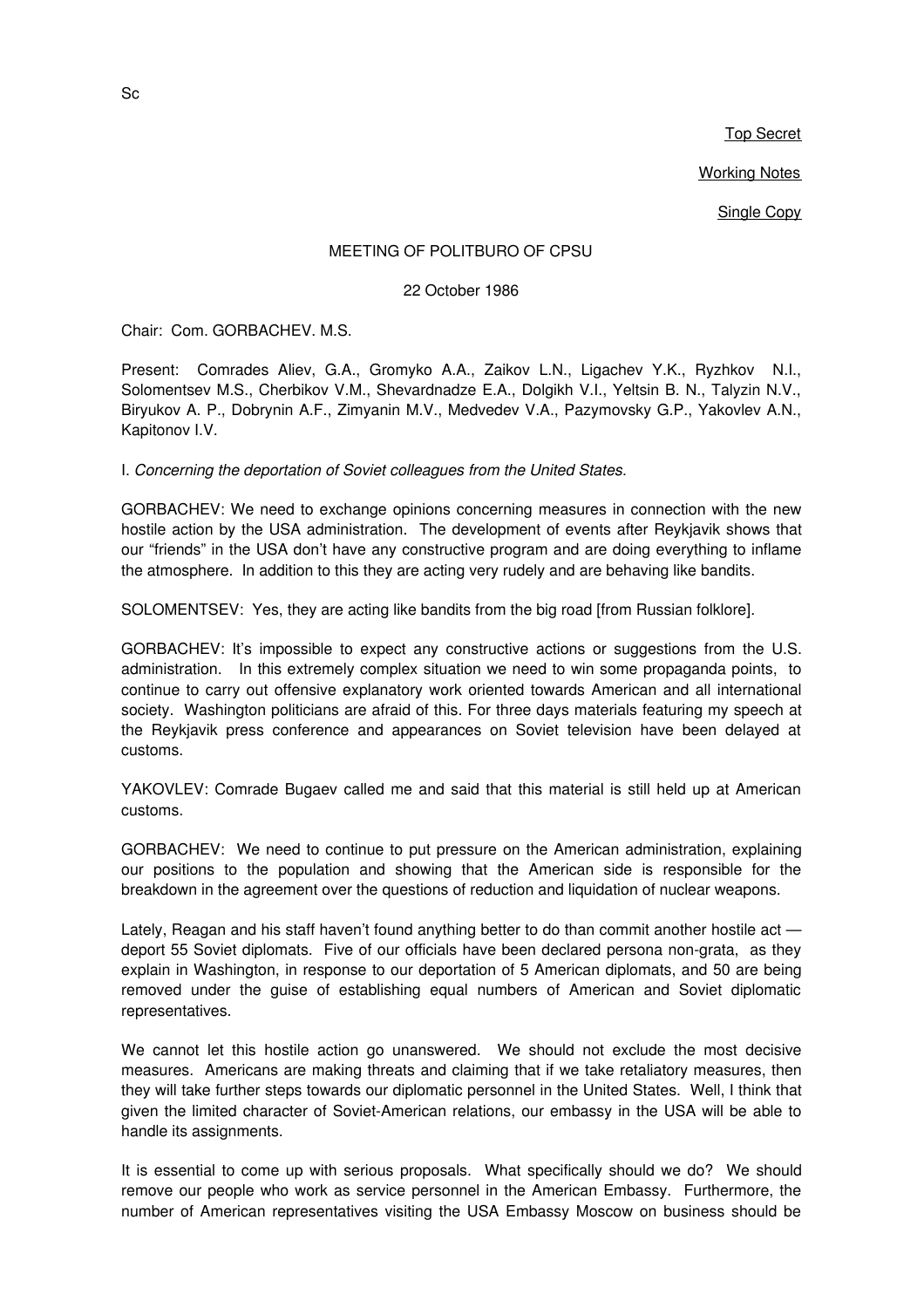limited. Annually about 500 American citizens come here via this channel. Finally, the number of guests visiting the American ambassador in Moscow, which reaches up to 200 persons annually, should be determined on the basis of equality. Our people rarely take business trips or visit our ambassador. It is essential that such trips take place on an equal basis in the future.

In general, this confirmed what I said to the President of the United States in Reykjavik, that the normalization of Soviet-American relations is the business of future generations.

SHEVARDNADZE: Our personnel in the embassy in the United States numbers 43, while the consulate in San Francisco has 25 workers. There are 229 people in the USA Embassy in Moscow and 25 in the Leningrad Consulate. Besides that, the Americans have over 250 of our citizens working in service positions. We can have them removed. This will surely hinder the activity of the American representatives. In terms of business travel, about 500 people make business trips to the American Embassy annually. We, in contrast, hardly ever make use of these types of trips to the USA. Therefore, a principle of reciprocity should be imposed. The Americans will lose more than we will. We also do not make use of private invitations from the Ambassador. Up to 180 people visit the American Ambassador every year.

DOBRYNIN: And the Ambassador doesn't even know many of these "guests" personally.

SHEVARDNADZE: There are 14 people from Finland working in the American Embassy in Moscow as service personnel. We have to demand their departure as well as the 8 American diplomats suspected of some illegal activity. We also have to take adequate measures against the American military attache. The result is that we will end up with an equal number of employees— 251 in the embassies and 25 in the consulates.

The fact that the quota for our officials was 320 people reveals the provocative character of actions of the American administration. We have never filled our quota.

GORBACHEV: All this should be written down with appropriate arguments and prepared in a powerful political document.

SHEVARDNADZE: The USA administration needed a new aggressive action prior to the elections. It should be emphasized in our document that if the Americans will take retaliatory measures in response to our actions, we will do the same.

GORBACHEV: Do my comrades have any doubts about these proposals?

MEMBERS OF THE POLITBURO: No.

DOBRYNIN: It would be advisable to apply these measures to the consulates in Kiev and New York.

GROMYKO: Perhaps their opening should not be rushed in this situation. There is no reason to do it now.

GORBACHEV: This question should be definitively decided. In terms of our overall stance, we have to act calmly but decisively. This is important not only from the point of view of Soviet-American Relations, but international relations as well. If they are talking with the Soviet Union in such a manner, one can imagine how they will act with other countries.

I had a conversation with Nikolai Ivanovich [Ryzhkov]. We should refrain from purchasing corn from the Americans for now.

GROMYKO: Perhaps we shouldn't announce this outright, but realize it de facto.

SOLOMENTSEV: The statistics Comrade Shevardnadze was talking about should be included in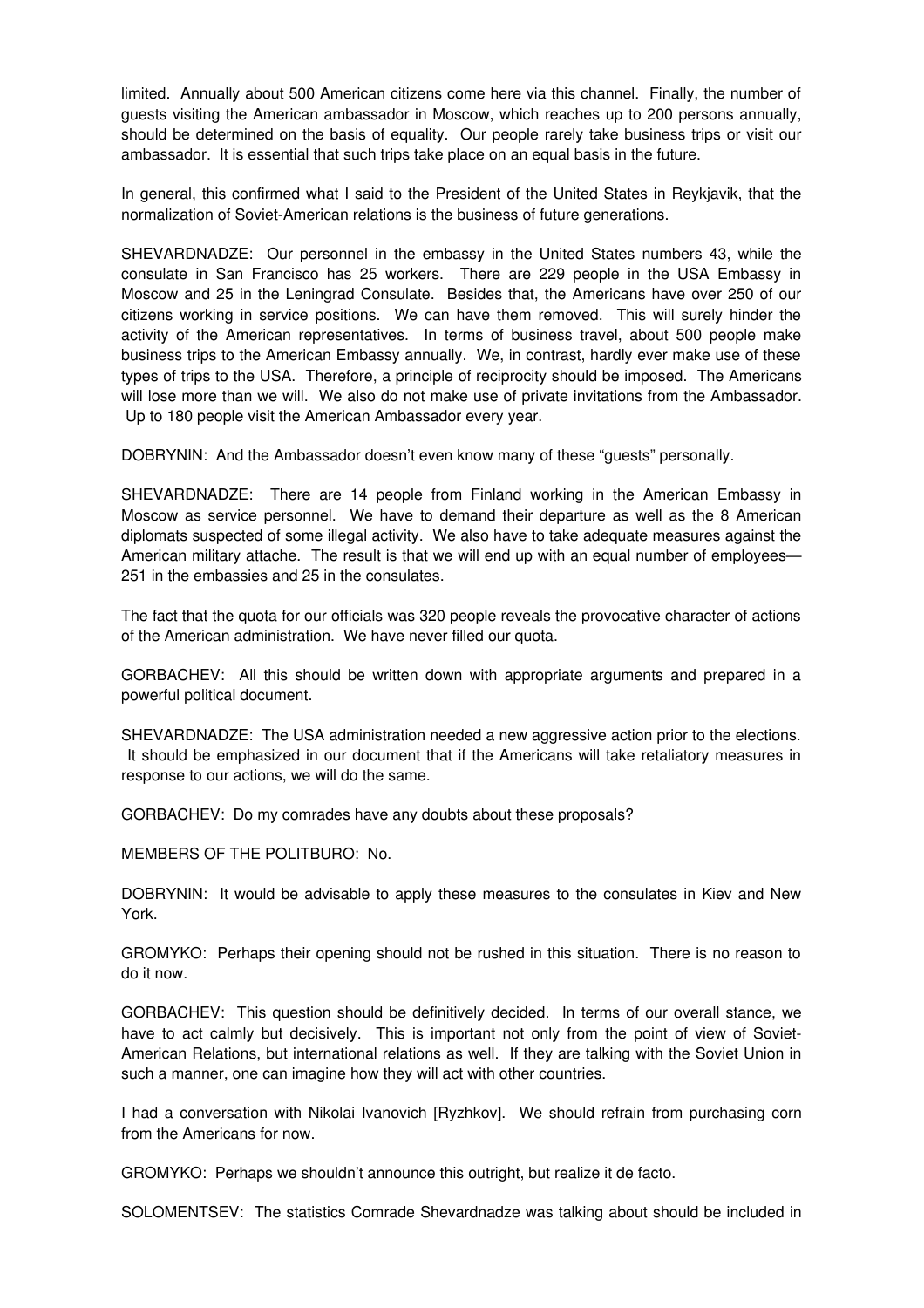our document.

DOBRYNIN: The American actions toward our military attache are unprecedented.

GORBACHEV: We should deport all American military personnel.

CHEBRIKOV: We have another possible course of action which can be employed if necessary. As I already reported to the Politburo, we discovered many eavesdropping devices in our offices in the USA. This fact should be made public in order to expose American espionage, and a press conference should be called with a demonstration of American espionage's eavesdropping devices.

GROMYKO: How many eavesdropping devices were found in their offices?

CHEBRIKOV: One. The numbers are in our favor—1 to 150.

GORBACHEV: This should be emphasized.

SHEVARDNADZE: When should our announcement be promulgated?

GORBACHEV: As soon as it is ready. After we look it over, it should be transmitted over the radio and television and published in the press.

MEMBERS OF THE POLITBURO: We agree.

GORBACHEV: I was intending to have a press conference and show where the Americans are leading things after Reykjavik. To expose their lies and underhanded actions. But, now is an inappropriate time. It would probably be better to appear on television and communicate these facts to our people, rather than at a press conference.

RYZHKOV: Correct.

GORBACHEV: No new suggestions will appear in the speech. Therefore it is unnecessary to circulate the text of the speech. In the frame of the position which was formulated it should be shown that the USA administration bears full responsibility for the failure of the agreement at Reykjavik and engages in underhanded activity in order to misrepresent facts and mislead society. It could be said that the development of events after Reykjavik shows the inability of Reagan to handle his gang.

GROMYKO: This could be said, but in a form which does not fence off Reagan himself.

GORBACHEV: Yes. Reagan appears as a liar. The appropriate formulation should be found.

Do you comrades have any other suggestions?

MEMBERS OF THE POLITBURO: No.

The resolution is accepted.

2 . *Concerning activities in connection with the death of S[amora]. Machel, President of the People's Republic of Mozambique*.

GORBACHEV: We need to make a decision about measures in connection with the death of Machel. Comrade Aliev will fly to Mozambique tomorrow. The last report of our pilot was: "We have been shot down."

ALIEV: He [the pilot] is now in the South African Republic.